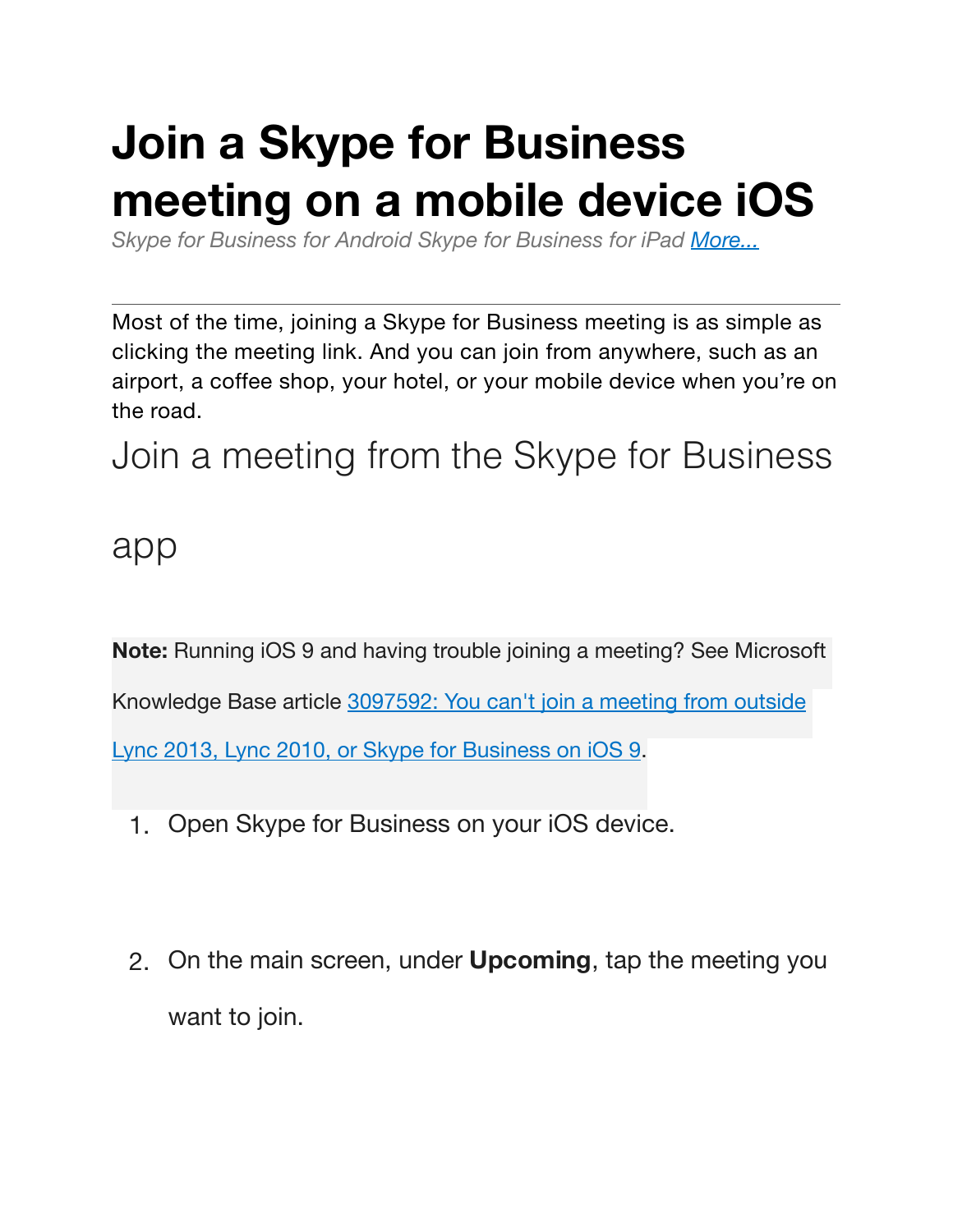

| You can also tap the meetings button $\begin{pmatrix} 1 & 1 \\ 0 & 1 \end{pmatrix}$ to see all the |  |
|----------------------------------------------------------------------------------------------------|--|
| items on your calendar.                                                                            |  |

3. Select the meeting that you want to join, and then tap **Join** 

## **Meeting**.

**Note:** If this is an online meeting, you'll see a **Quick Join** button



is not currently available on iPad.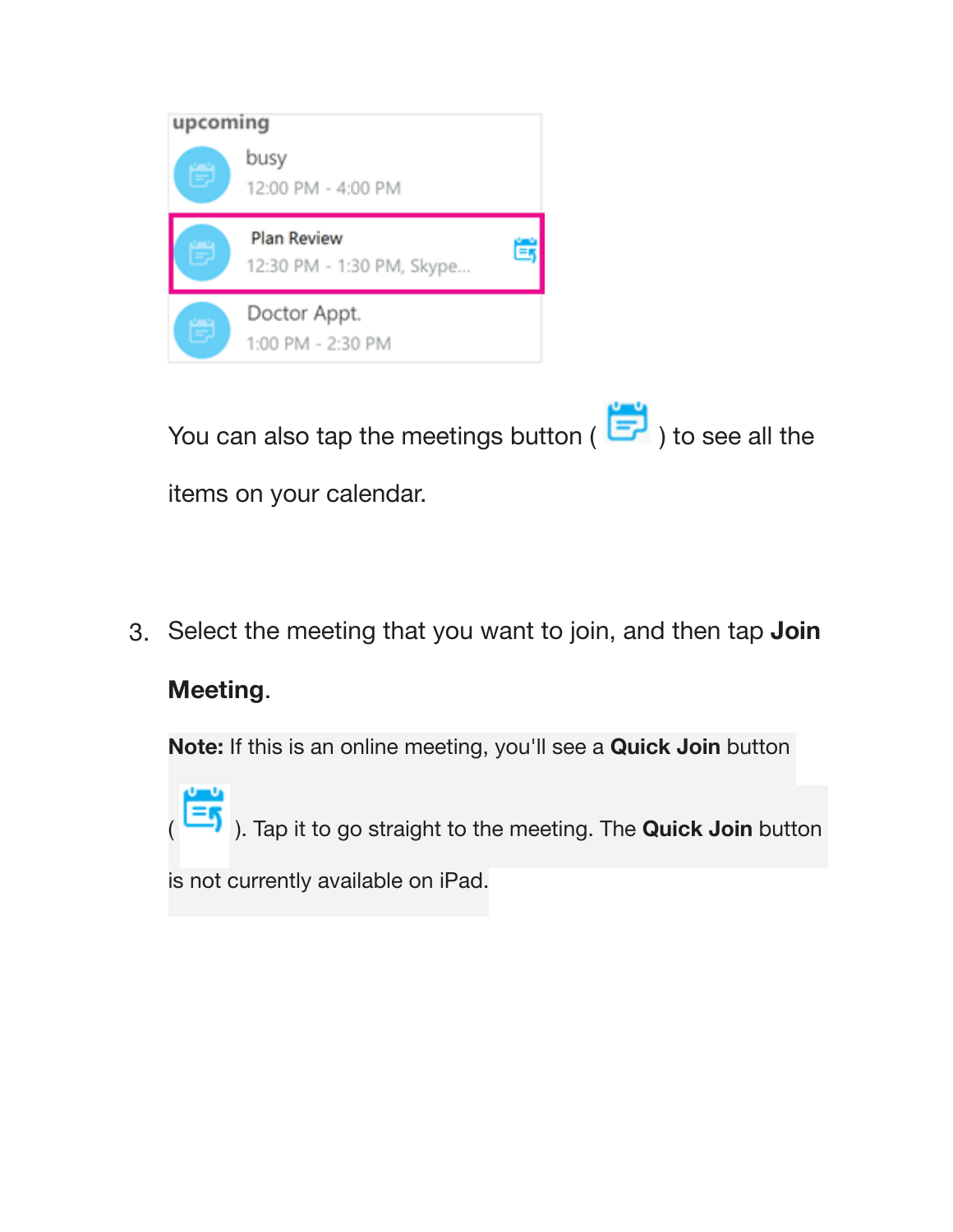- 4. Depending on how you set your VoIP call options, one of the following happens:
	- You'll be connected to audio or video using VoIP either by using Wi-Fi (if you connected to a Wi-Fi network), or your cellular data plan.
	- Or, Skype for Business calls you on your mobile phone and you'll accept the Skype for Business call to join the meeting. This happens only when the voice and video call options (on the Skype for Business Options page) are set to **On** and your device isn't connected to a Wi-Fi network.

Join a meeting from the meeting invitation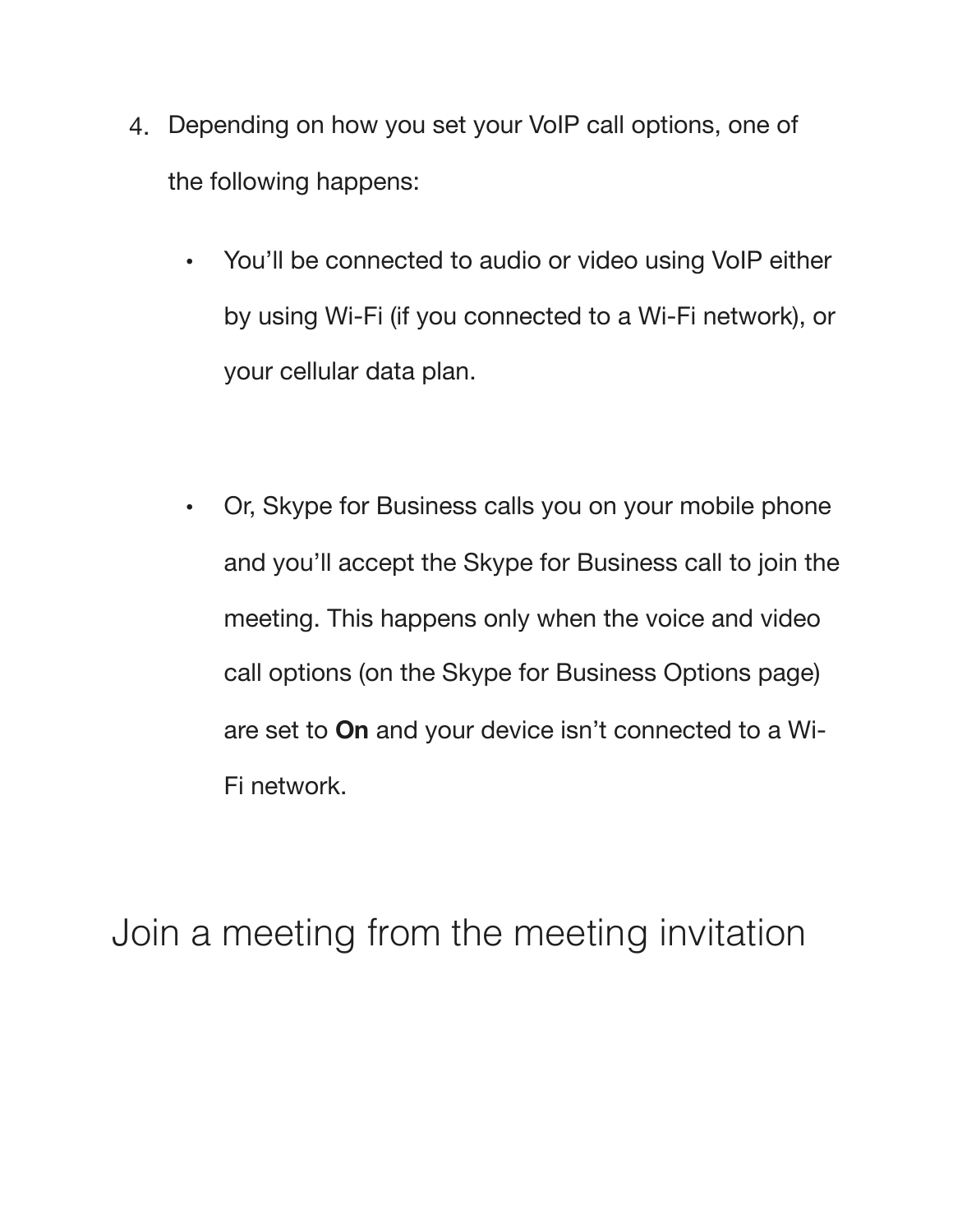- 1. Open the meeting invitation from your Outlook app or calendar, or other email app or calendar.
- 2. Tap the phone number you want to use to join the meeting.

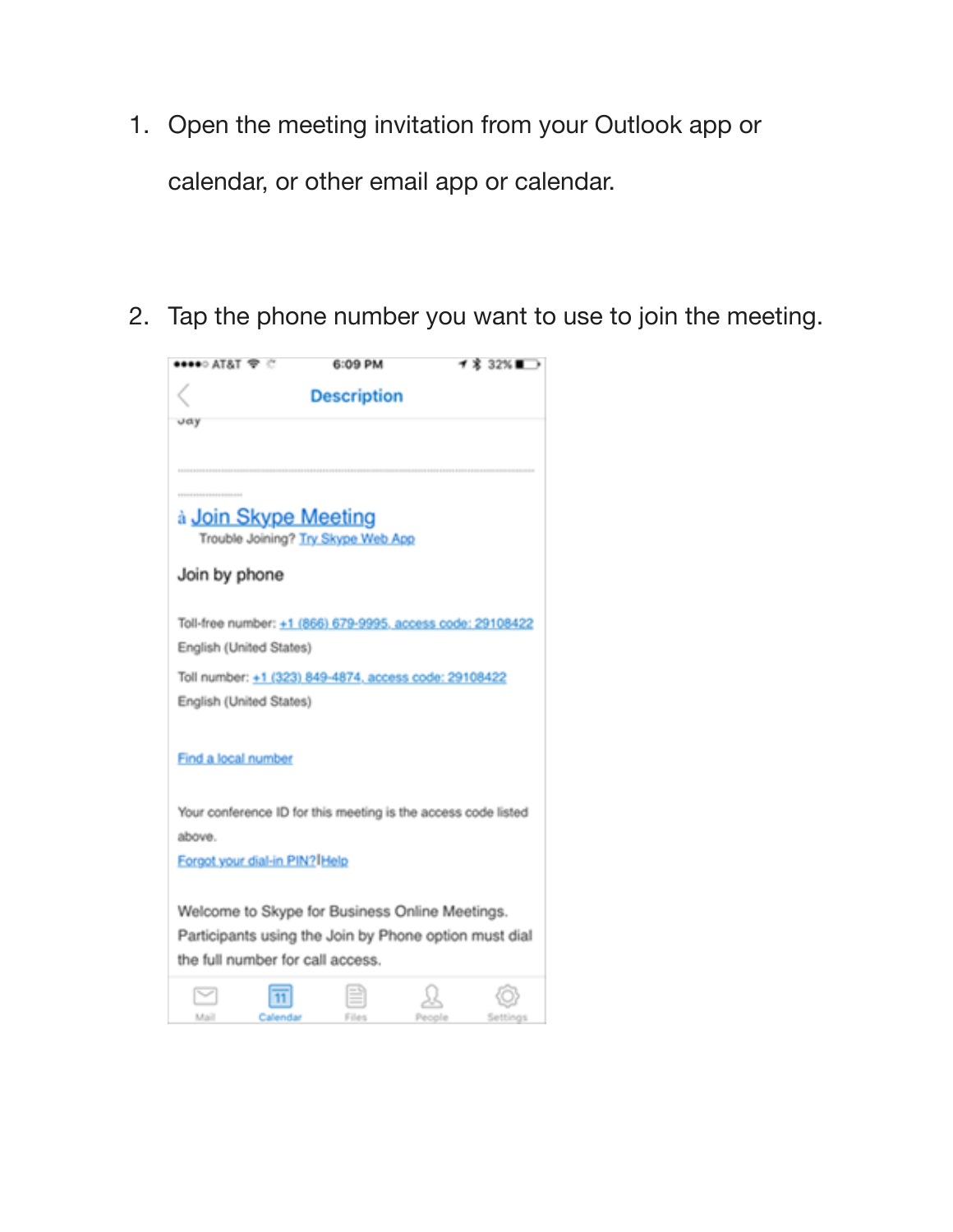3. At the bottom of the dialer screen, tap the dial prompt to automatically enter the conference ID (access code) and join the meeting.



## Join a meeting or conference call by phone

You can also dial in to the meeting from any phone by dialing the **Join by Phone** numbers listed in the meeting invitation. The